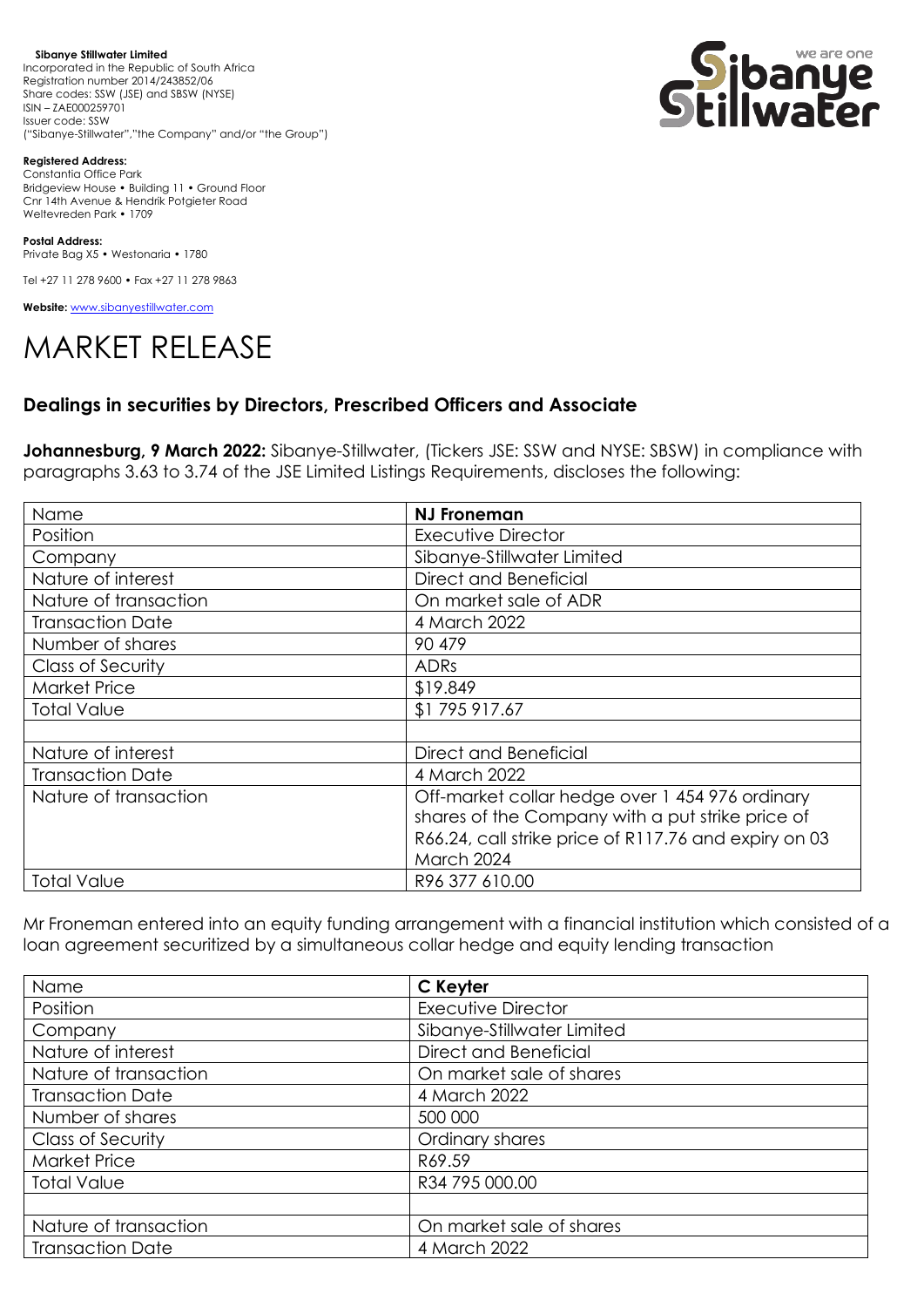| Number of shares         | 500 000                  |
|--------------------------|--------------------------|
| Class of Security        | Ordinary shares          |
| <b>Market Price</b>      | R68.70                   |
| <b>Total Value</b>       | R34 350 000.00           |
|                          |                          |
| Nature of transaction    | On market sale of shares |
| <b>Transaction Date</b>  | 4 March 2022             |
| Number of shares         | 200 000                  |
| <b>Class of Security</b> | Ordinary shares          |
| <b>Market Price</b>      | R73.60                   |
| <b>Total Value</b>       | R14 720 000.00           |
|                          |                          |
| Nature of transaction    | On market sale of shares |
| <b>Transaction Date</b>  | 7 March 2022             |
| Number of shares         | 200 000                  |
| <b>Class of Security</b> | Ordinary shares          |
| <b>Market Price</b>      | R79.24                   |
| <b>Total Value</b>       | R15 848 000.00           |
|                          |                          |
| Nature of transaction    | On market sale of shares |
| <b>Transaction Date</b>  | 7 March 2022             |
| Number of shares         | 200 000                  |
| Class of Security        | Ordinary shares          |
| <b>Market Price</b>      | R78.77                   |
| <b>Total Value</b>       | R15 754 000.00           |

| Name                     | M Keyter                                    |
|--------------------------|---------------------------------------------|
| Position                 | An Associate to Executive Director C Keyter |
| Company                  | Sibanye-Stillwater Limited                  |
| Nature of interest       | Direct and Beneficial                       |
| Nature of transaction    | On market sale of shares                    |
| <b>Transaction Date</b>  | 7 March 2022                                |
| Number of shares         | 610                                         |
| <b>Class of Security</b> | Ordinary shares                             |
| <b>Market Price</b>      | R76.70                                      |
| <b>Total Value</b>       | R46 787.00                                  |

| Name                     | <b>SN Danson</b>                   |
|--------------------------|------------------------------------|
| Position                 | Independent Non-Executive Director |
| Company                  | Sibanye-Stillwater Limited         |
| Nature of interest       | Direct and Beneficial              |
| Nature of transaction    | On market purchase of shares       |
| <b>Transaction Date</b>  | 4 March 2022                       |
| Number of shares         | 14 000                             |
| <b>Class of Security</b> | Ordinary shares                    |
| <b>Market Price</b>      | R 71.89                            |
| <b>Total Value</b>       | R1 006 460.00                      |

| Name                    | R van Niekerk              |
|-------------------------|----------------------------|
| Position                | <b>Prescribed Officer</b>  |
| Company                 | Sibanye-Stillwater Limited |
| Nature of interest      | Direct and Beneficial      |
| <b>Transaction Date</b> | 7 March 2022               |